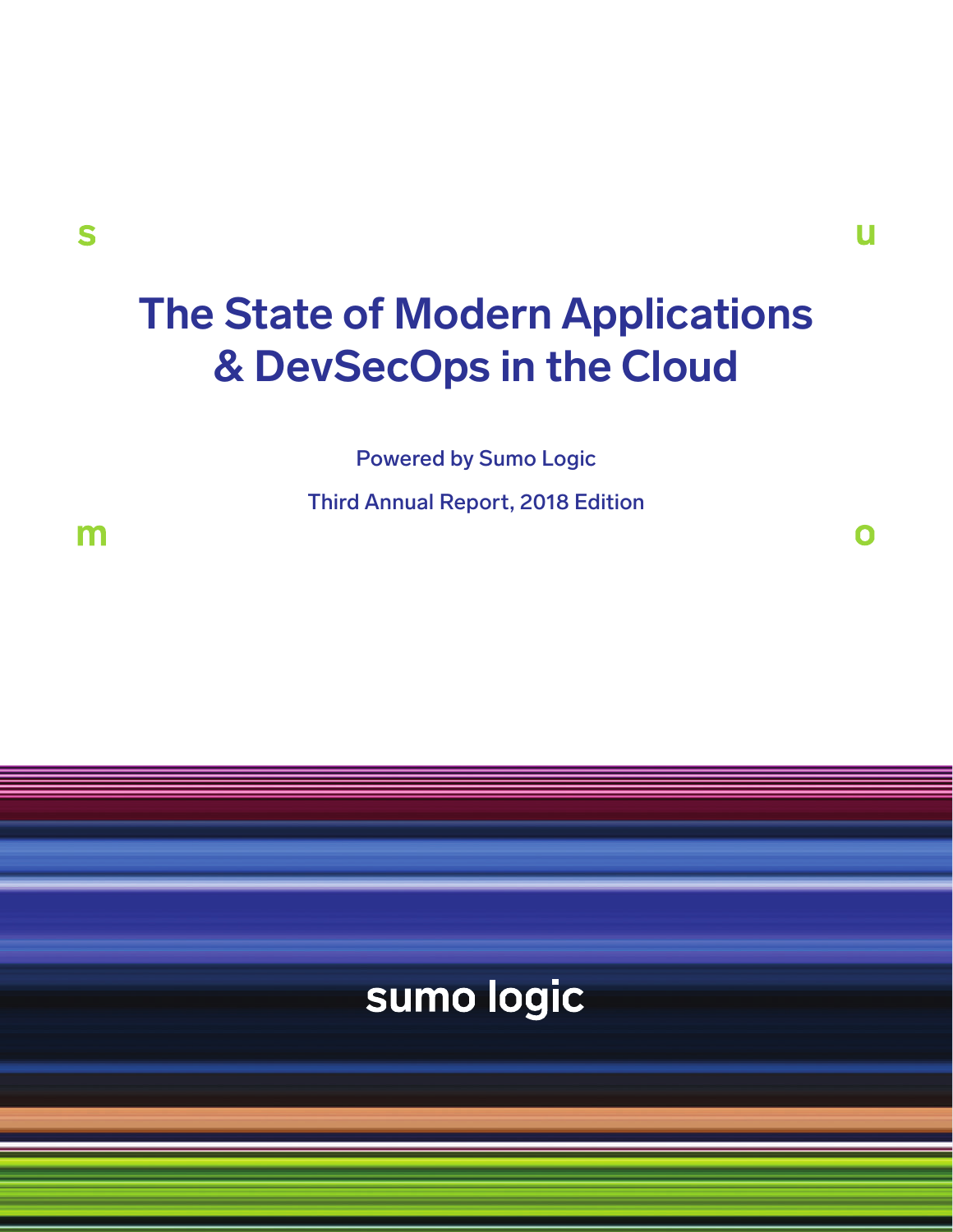# The Rise of Modern Applications and DevSecOps

## Sumo Logic Machine Data Analytics Platform

Sumo Logic is a secure, cloud-native, machine data analytics service, delivering real-time, continuous intelligence across the entire application lifecycle and stack. More than 1,600 customers around the globe rely on Sumo Logic for the analytics and insights to build, run and secure their modern applications and cloud infrastructures.

For the past two years, Sumo Logic has produced the **first and only** industry report that quantitatively defines the state of the Modern

App Stack. Working with our customers, we continue to see rapid advances in tools and processes used by various enterprise personas to build, run and secure modern applications. This third annual report extends our analysis to DevSecOps, a new and innovative trend that is rapidly growing amongst our customers.

## New Trends in App Architectures, Processes, Tools and Use Cases

Working with leading-edge enterprises, Sumo Logic has identified key trends in application architecture and management.



# DEV SEC OPS

## Rise of Modern Applications

Today's leading enterprises are striving to deliver high performance, highly scalable and always-on digital services. These services are built on custom "modern architectures" – an application stack with new tiers, new technologies, microservices and typically running on cloud platforms like Amazon Web Services (AWS), Microsoft Azure, Google Cloud Platform (GCP), etc.

## Rapid Adoption of DevSecOps

Many enterprises who build apps in the cloud are adopting DevOps/DevSecOps tools and processes to improve software agility and reliability. Given the ephemeral nature of these modern applications, traditional monitoring, troubleshooting and security management solutions fall short. The only way to manage this lifecycle is through a cloud-native machine data analytics platform. Enterprises are utilizing platforms like Sumo Logic to automate and monitor their end-to-end app lifecycle (Dev  $\rightarrow$  Operate  $\rightarrow$  Secure) processes.



## Relevance of Machine Data Analytics

Machine data analytics can provide many mission-critical values for customers. Enterprises can manage the operations, ensure app security and compliance, and get unique business insights into app users and usage.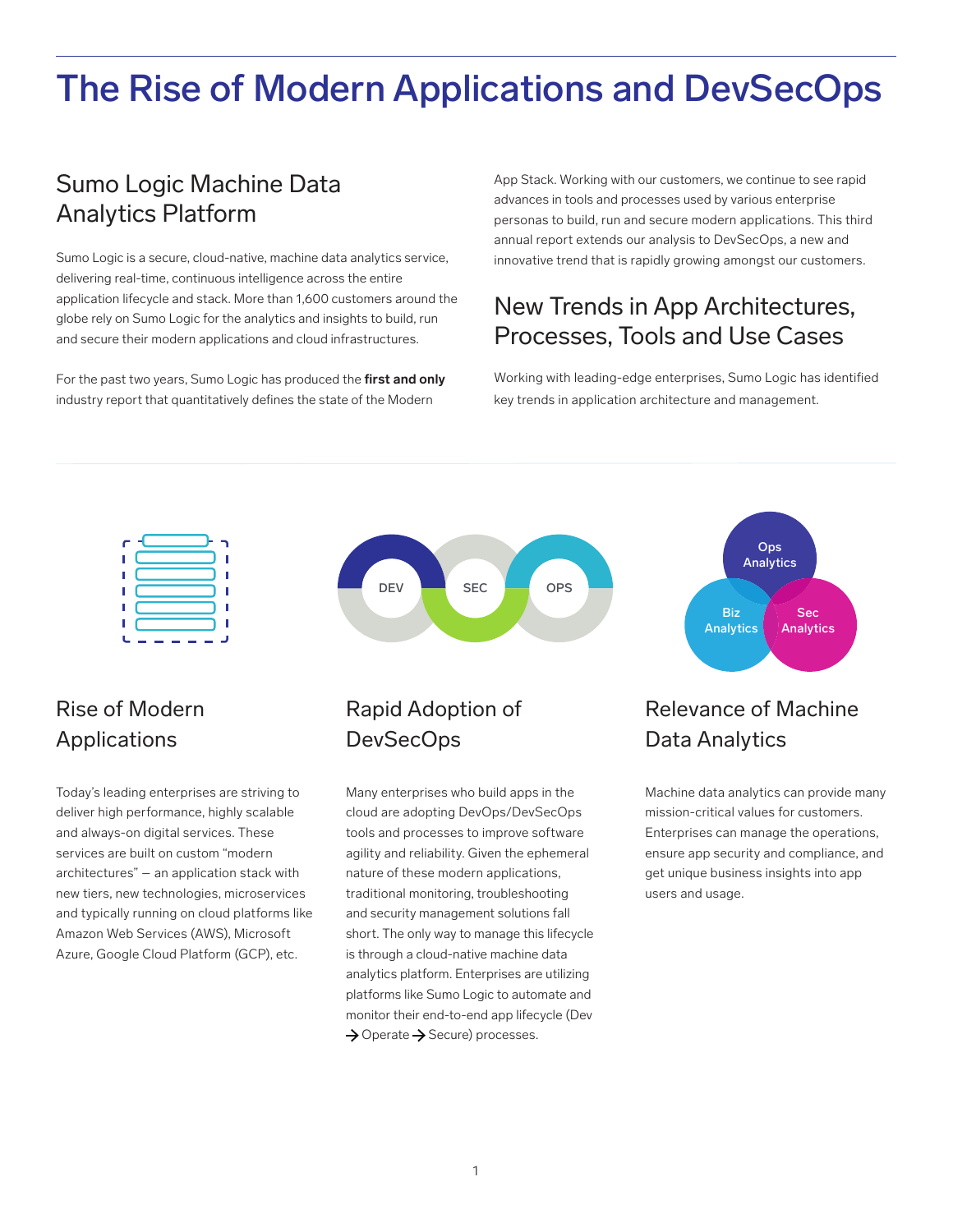# The Rise of Modern Applications and DevSecOps

## Why is Sumo Logic uniquely positioned to create this report?

For over eight years, Sumo Logic has provided the leading cloudnative, machine data analytics platform that now analyzes over 100 petabytes of data daily from a wide variety of modern application, infrastructure, development, security and operations tools. The analysis of this data provides ground-breaking insights into application architectures, teams, processes and tools used by enterprises of all sizes to build, run and secure next-generation modern applications and cloud infrastructures.

## What does this report provide?

The primary goal of this report is to provide data-driven insights, best practices and trends by analyzing technology adoption among

Sumo Logic customers who run massive mission-critical modern applications on cloud platforms like AWS, Azure, and Google Cloud as well as hybrid cloud infrastructure. This report also provides additional trends and important visibility into the DevSecOps tools/solutions that are used within cloud-first organizations as they "lift and shift" or modernize and migrate existing applications.

## Who should read this report?

Cloud architects, Operations, DevOps and Chief Information Security Officers (CISOs) as well as Security Operations teams and practitioners should leverage the learnings from this report as they look to build, run and secure modern applications and cloud infrastructures effectively and securely.

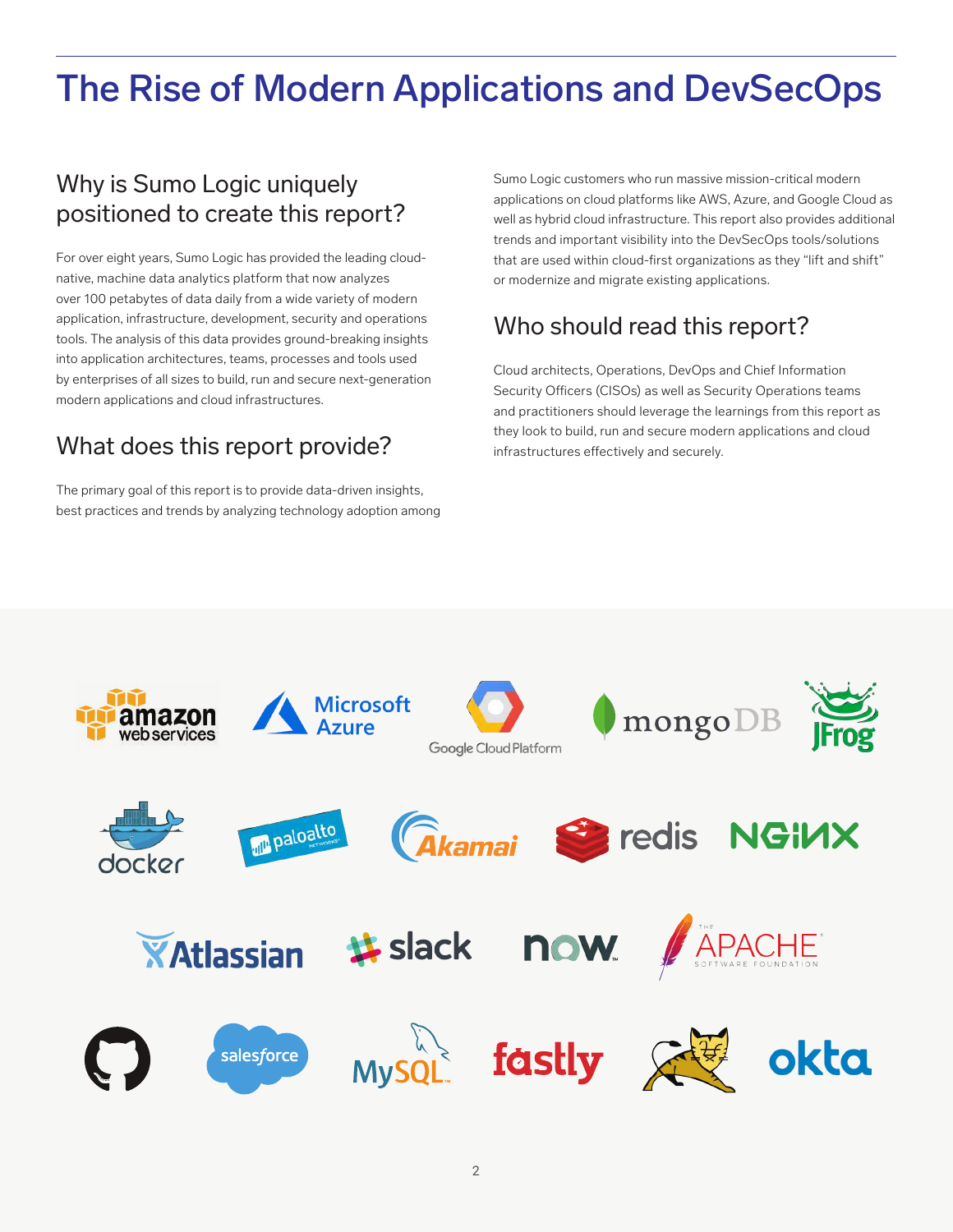# Data Methodology and Assumptions

- This data is derived from 1600+ Sumo Logic customers running applications on cloud platforms like AWS, Azure, Google Cloud, etc. All customer specific data is anonymized.
- Customers use Sumo Logic to manage production applications and underlying infrastructure. Hence, this report provides a snapshot of the production application state.
- The Sumo Logic analytics service runs on AWS. The experience and expertise of running this mission critical and massive service is also leveraged in this report.

*This report assumes that an app or infrastructure is used in production if it appears as a source of data or is queried/analyzed by a paying customer.*

## Breakdown of Sumo Logic Customers

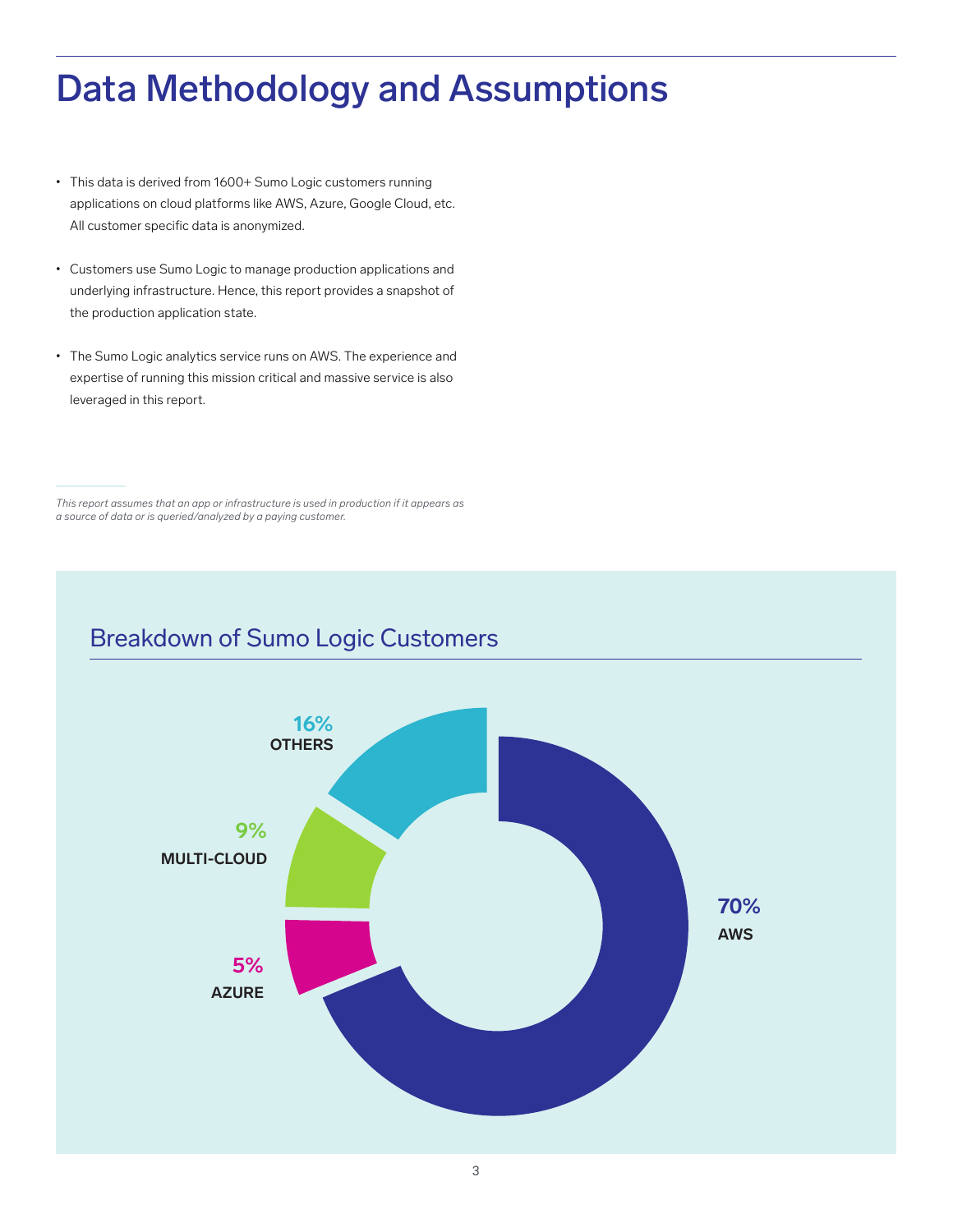# Key Takeaways

- Multi-cloud adoption and deployments have doubled. AWS dominates, while Azure adoption has doubled, and interest in GCP grows. 1
- Adoption of serverless architectures continues to grow; 1 in 3 enterprises use AWS Lambda technologies. 2
- Orchestration and container adoption are exploding; 1 in 3 enterprises use managed or native Kubernetes orchestration solutions and 28% enterprises use Docker containers in AWS. 3
- Security is still a major focus area for enterprises adopting cloud or migrating/modernizing existing traditional applications. 4
	- Adoption of next-gen and cloud-hosted security technologies (Okta, Cylance, Palo Alto Networks) has doubled; more than 1 in 4 enterprises are adopting a combination of cloud-native platform security services (CloudTrail, VPC Flow Logs, GuardDuty, etc.)
- 5

DevSecOps adoption is increasing. To improve software agility, reliability and security, enterprises are actively monitoring and analyzing their end-to-end tools and processes across the lifecycle with machine data analytics solutions.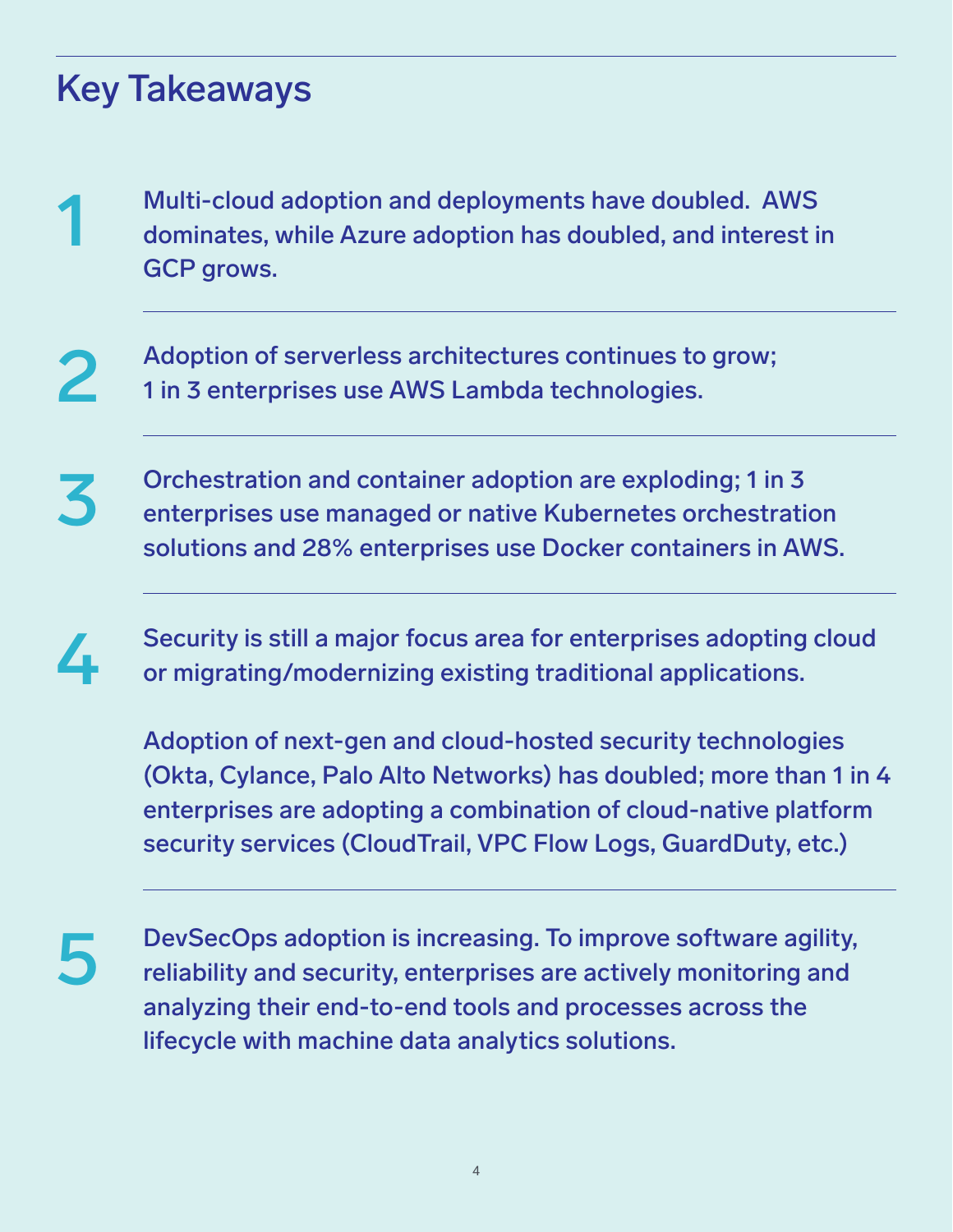# The Modern Application Stack

**This report focuses on the new modern apps in the cloud and highlights:** 

New tiers that make up the modern application stack

New technologies that are emerging as leaders within these tiers

New services that enable application operations and security management

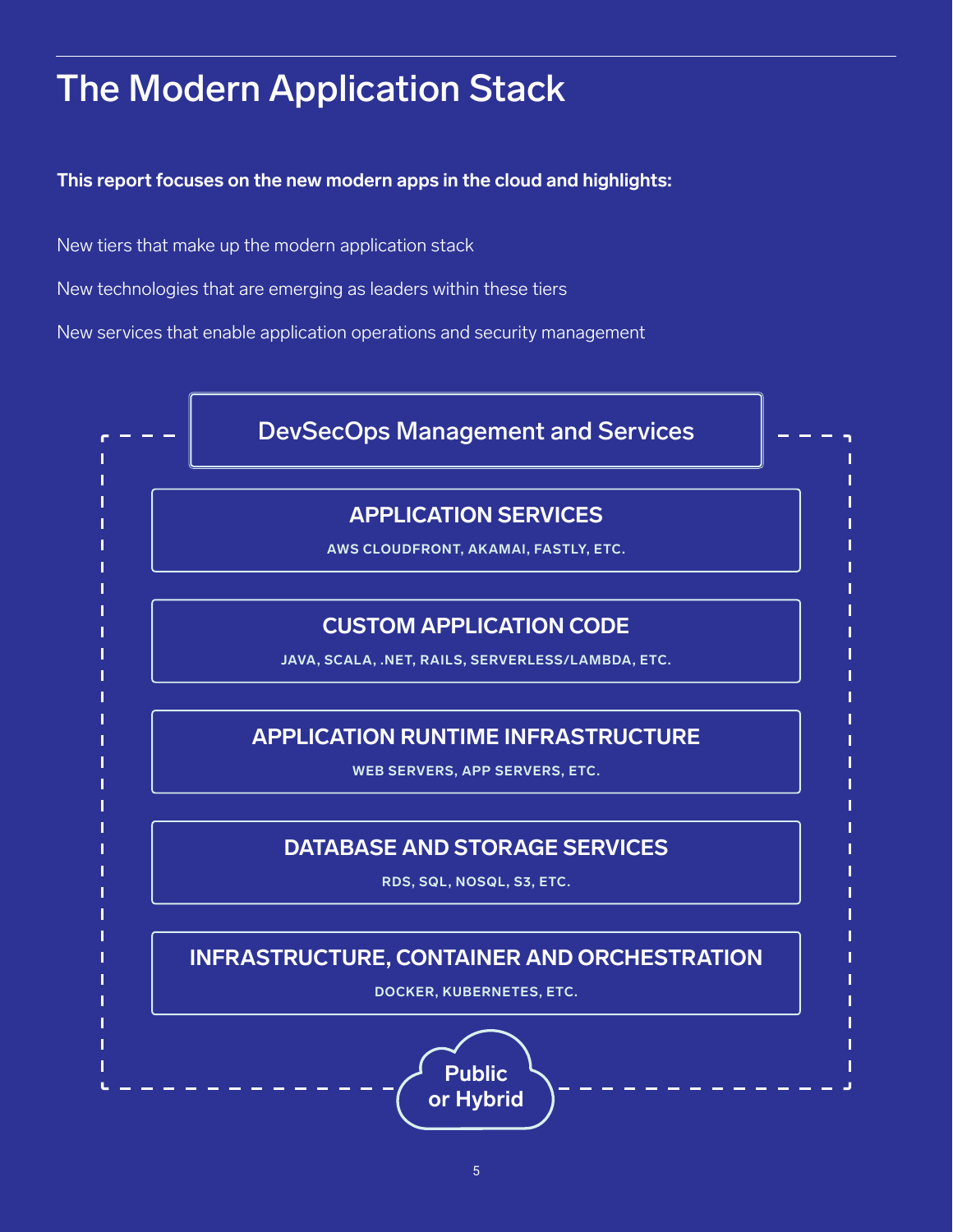# Docker Adoption Gains Speed in AWS



#### **Context**

- Container technology like Docker enables DevOps teams to build, ship, and run distributed applications more effeciently
- Docker is also an excellent infrastructure choice to build microservices

#### **Findings**

- Docker is a relatively new technology; yet we are seeing dramatic year over year growth for Docker (24%  $\rightarrow$  28%)
- Significant adoption of Docker also implies growing use of microservices-based applications

With 28% of enterprises using Docker, it's clear that Docker is a critical foundational layer for modern applications

## Docker Adoption in AWS



#### **DOCKER USAGE IN PRODUCTION**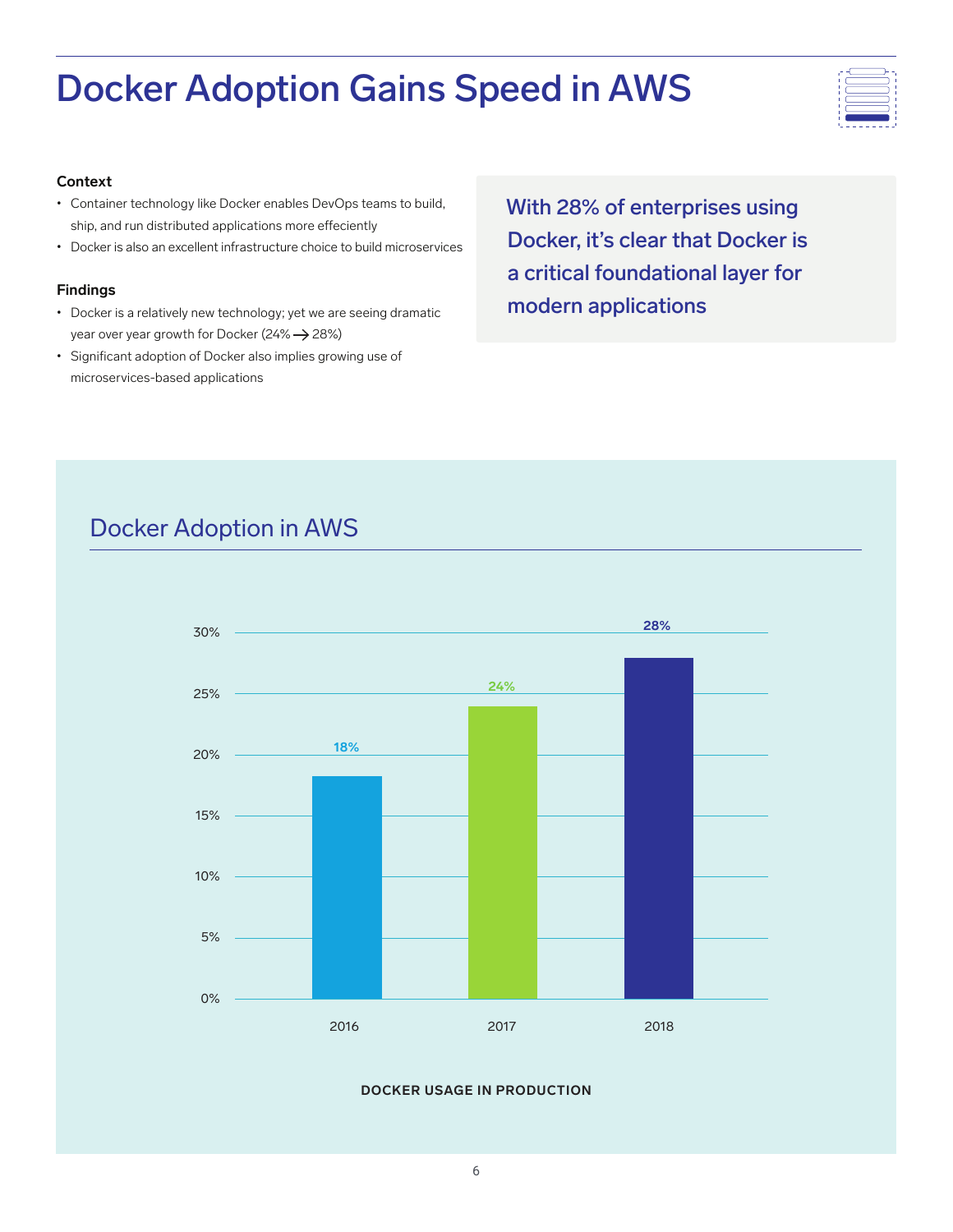# Orchestration is Fast Becoming a Requirement for Container Management

## **Context**

• Orchestration technologies automate the deployment and scaling of containers; they also ensure reliability of applications and workloads running on containers

## **Findings**

- 1 in 3 AWS customers is using orchestration
- ECS has wide adoption in AWS; Kubernetes is catching up.
- Many enterprises are also considering orchestration as a way to deploy/manage multi-cloud applications

Expect widespread Kubernetes and EKS (Elastic Kubernetes Service) adoption in AWS in the next few years; we also expect increased usage of Google and Azure managed Kubernetes services

## AWS Customers using Orchestration



**ECS NATIVE KUBERNETES**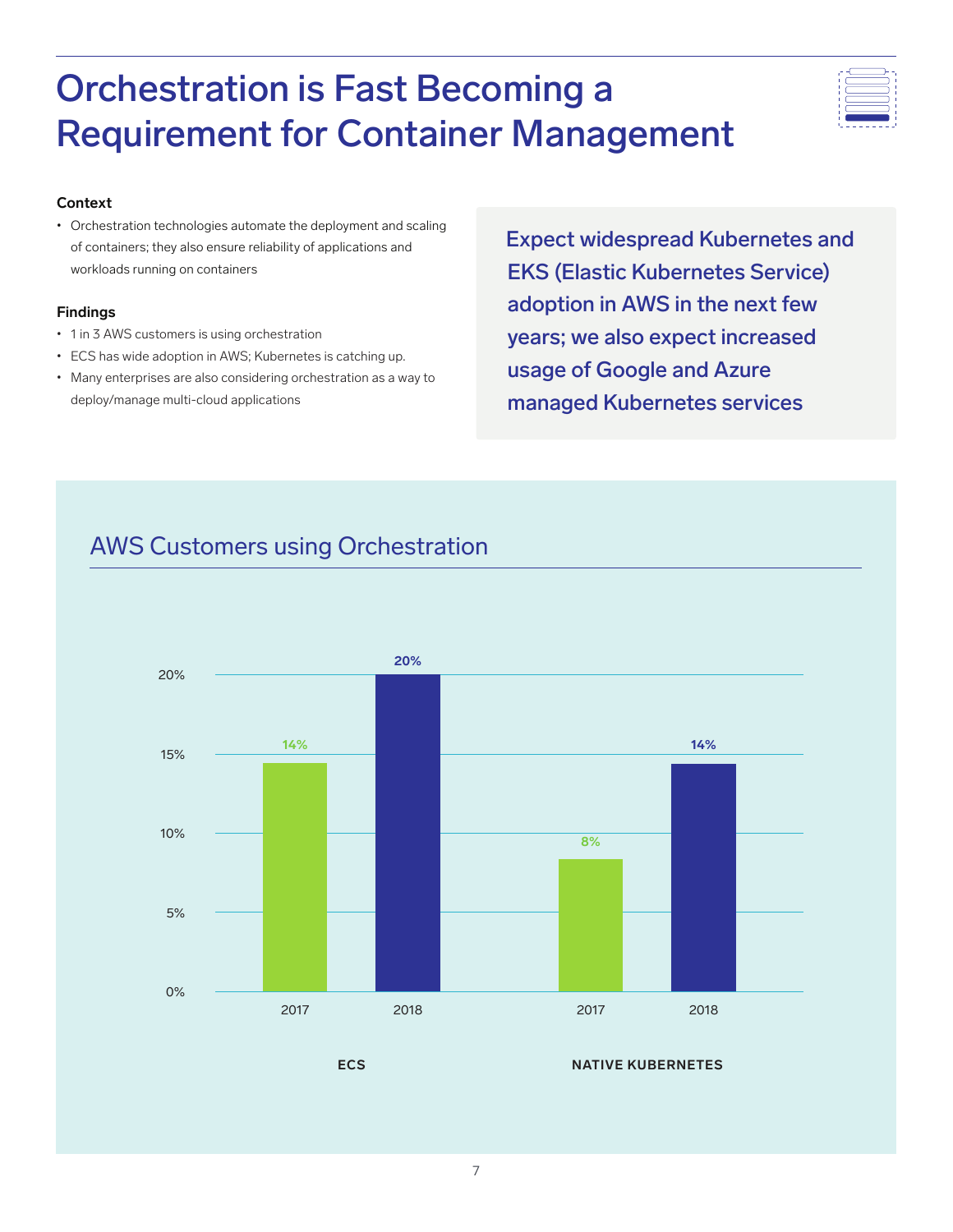# NoSQL Leads RDBMS Database Adoption



#### **Context**

- Databases are at the core of many applications
- Application architects have several database choices while migrating to cloud — Relational DB, NoSQL DB (including inmemory DB), etc.

## **Findings**

• The adoption of NoSQL database has overtaken traditional RDBMS databases in AWS environments

Cloud migration is providing the opportunity to make an optimal choice of back-end data stores and optimize for the right application use cases

# Database Adoption in AWS **NOSQL RDBMS** 0% 10% 20% 30% 40% 50% **45% 39%**

*\*Some customers use multiple databases*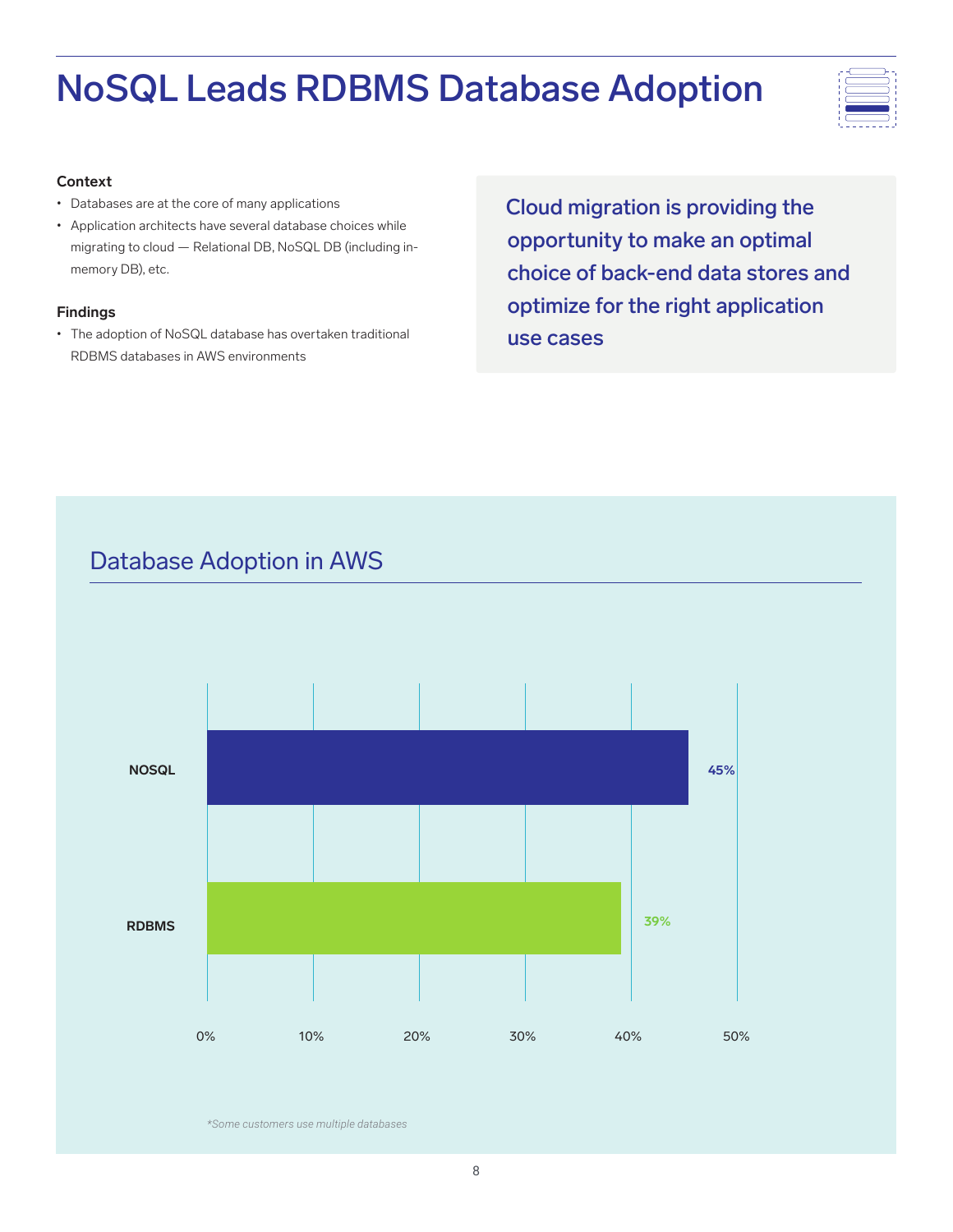# 3 Out of 5 Top Databases in AWS are NoSQL



#### **Context**

• Enterprises have many choices for databases — open source, commercial, relational, NoSQL, in-memory, disk-based, etc.

#### **Findings**

- MySQL is the #1 database in AWS
- MySQL, Redis and MongoDB are the leading databases in AWS
- Microsoft SQL and Oracle DB significantly lag in terms of usage in AWS

Prioritize and evaluate MySQL (relational), Redis (in-memory) or MongoDB (NoSQL) as you consider your database choices

*\* MySQL is available in native or AWS ( RDS or Aurora)*

*\* PostGresSQL is available in native or AWS (Aurora)*

## Database Technology Usage in AWS

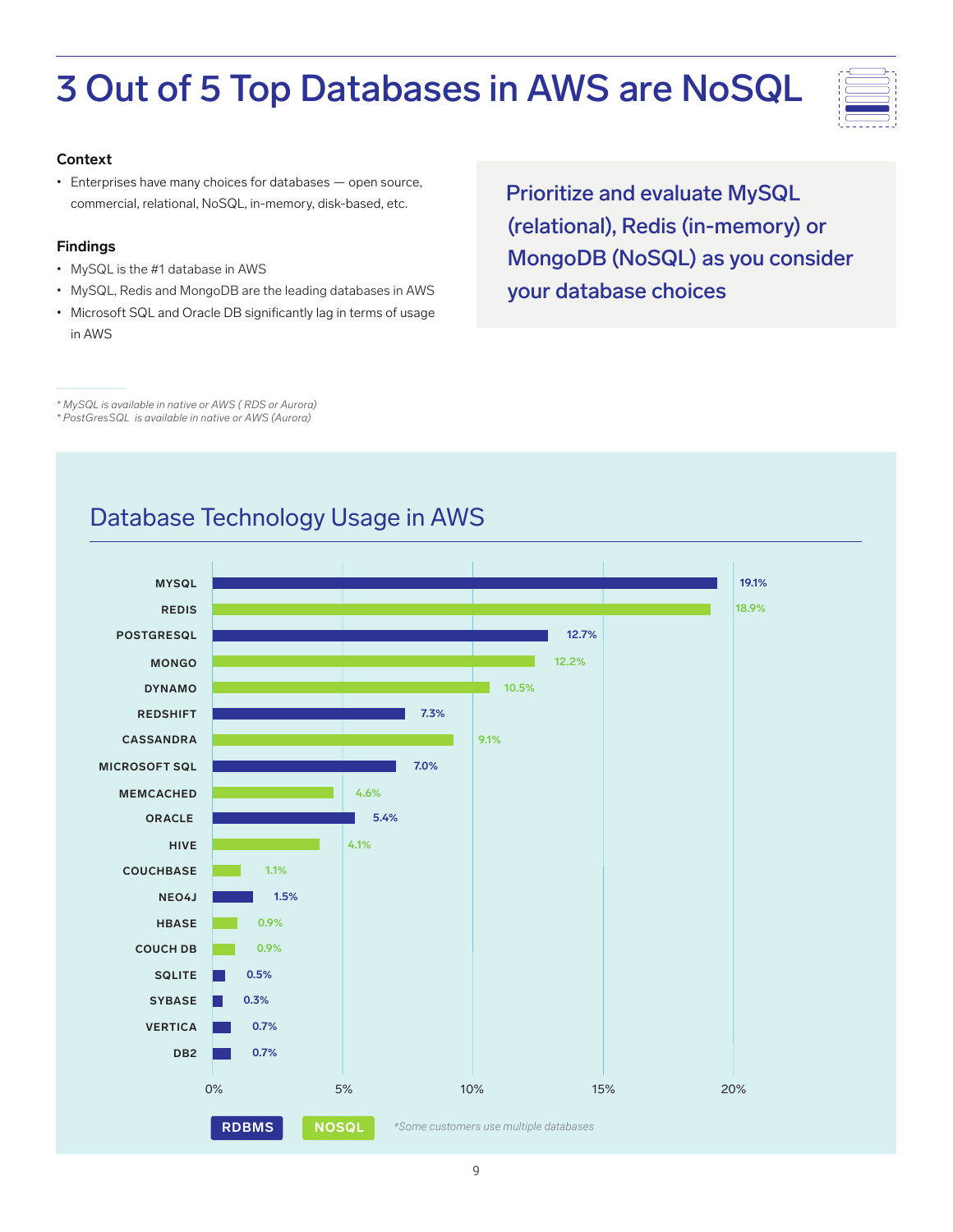# Apache and NGINX are the Web Servers of Choice on AWS



### **Context**

• Web servers are a foundational building block for modern applications

### **Findings**

- Apache is the leading AWS web server
- Apache and NGINX are used in most AWS based applications

Evaluate NGINX and Apache as your web server platform when building or migrating applications to AWS

## Web Server Techology Usage in AWS



*\*Some customers use multiple web servers*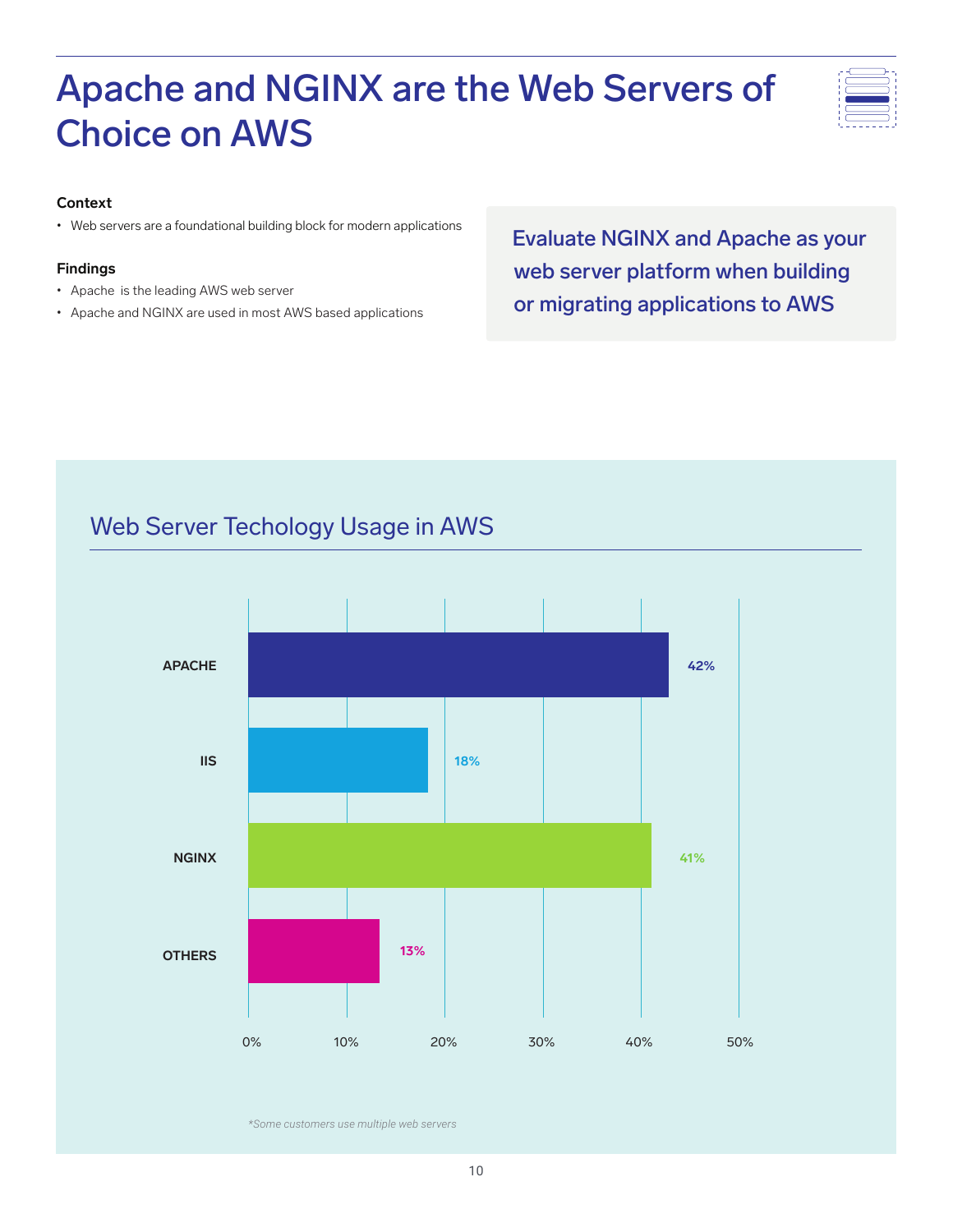# IIS is the Web Server of Choice on Azure



#### **Context**

• Web servers are a foundational building block for modern applications

#### **Findings**

- IIS is the leading Azure Web server
- Apache is also used by many Azure customers

If you are building apps in Azure, consider IIS or Apache as your web server technologies

## Web Server Technology Usage in Azure



*\*Some customers use multiple web servers*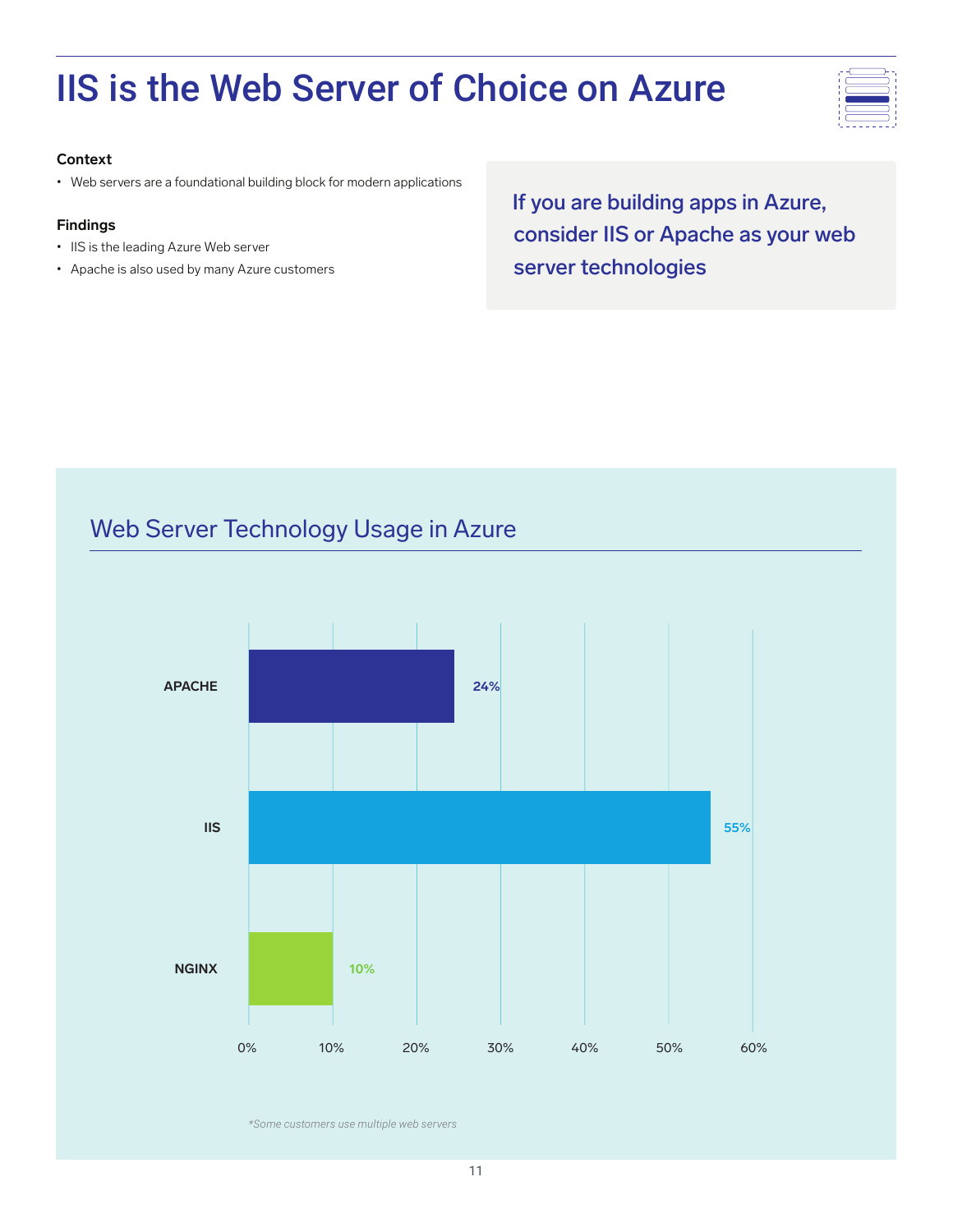# Serverless Technology Adoption Continues to Rise



#### **Context**

• AWS Lambda lets IT teams run code without requiring them to provision or manage server infrastructure

#### **Findings**

- AWS Lambda adoption has grown dramatically from 24% (2017) to 29% (2018)
- Many of the initial use cases for AWS Lambda are focused on Cloud/DevOps deployment and automation

Lambda usage for application or deployment automation technology should be considered for every production application

## Lambda Production Usage in AWS



#### **LAMBDA USAGE IN PRODUCTION**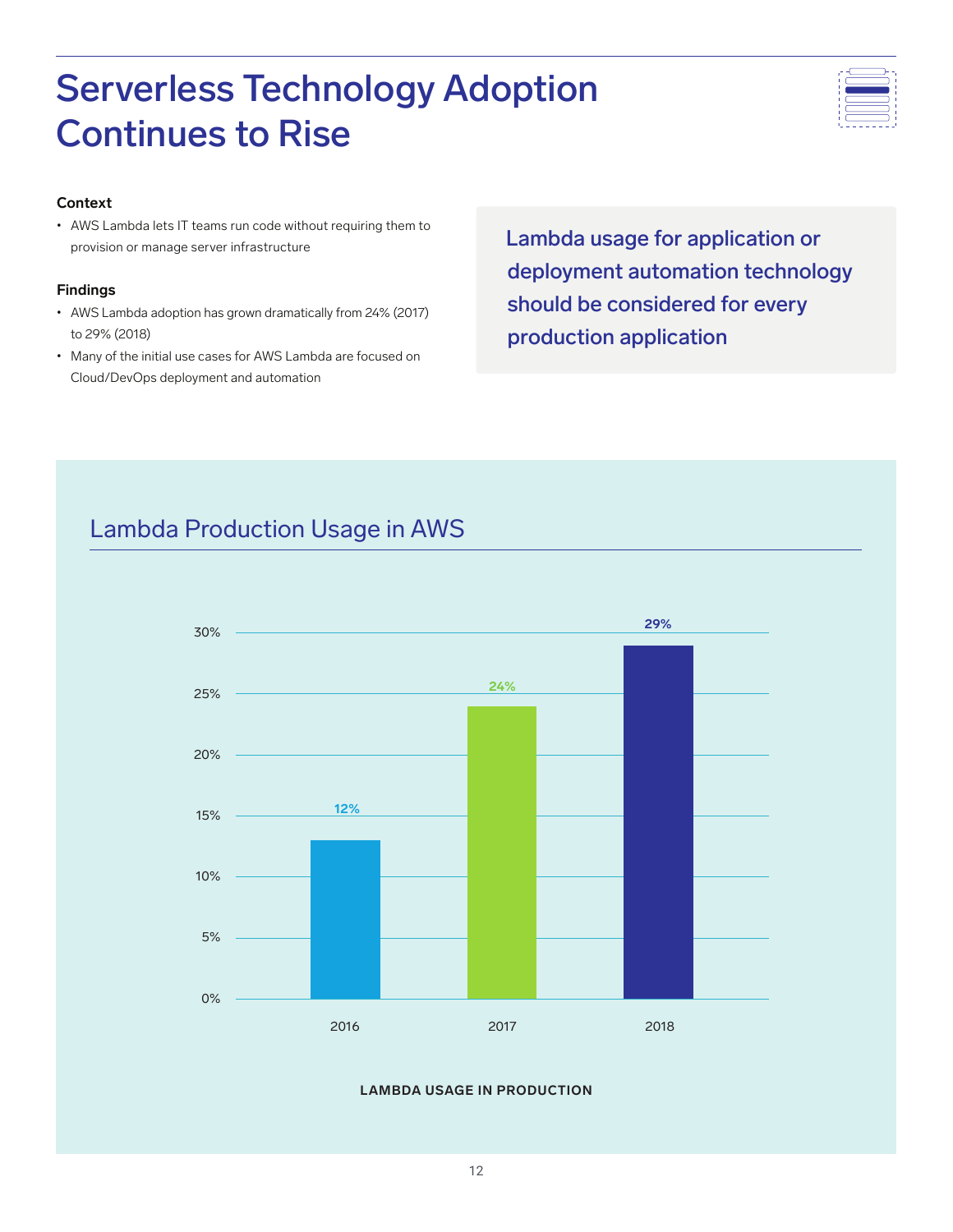# CloudFront Leads as the AWS Application Service CDN



### **Context**

- Content Delivery Network (CDN) is critical to deliver great application performance
- Amazon CloudFront is an AWS-native CDN service
- Akamai and Fastly provide third-party CDN services to AWS customers

#### **Findings**

- As customer experience grows in importance, many enterprises are adopting CDNs to improve application and content performance
- AWS-native CDN (CloudFront) is the clear leader in AWS
- Fastly, a relatively new CDN vendor, is experiencing similar adoption as Akamai, the global leader

Consider cost, capabilities and global reach while evaluating your CDN choices to improve modern application delivery

## CDN Adoption in AWS

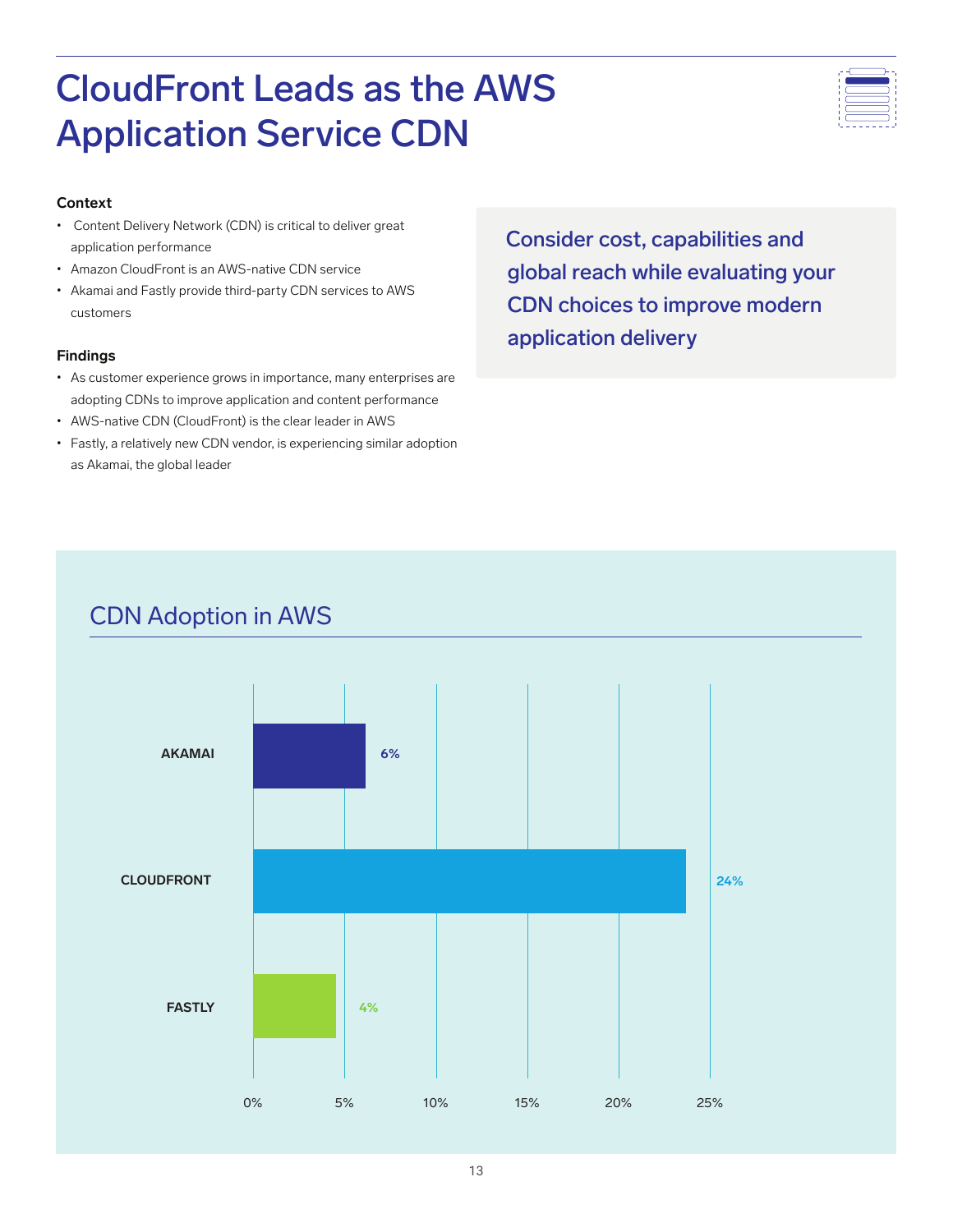## **Context**

- As customers adopt DevOps, they also monitor their CI/CD process and tools to improve application agility and reliability
- DevSecOps shifts left security workflows and requires common analytics platform for both DevOps and SOC teams

## **Findings**

- Machine data analytics is a common method to monitor and obtain visibility into your development/release processes, and is critical to serve many development personas (developers, testers, release engineers and executives)
- Many Sumo Logic customers monitor and troubleshoot their source code repository, artifact repository, build/CI, test (static code analysis, unit/functional test), CD/pipeline automation and release automation tools with Sumo Logic's machine data analytics service

Monitor your entire Dev pipeline (from code to release) with machine data analytics solutions to improve your Dev/Release processes

## DevOps Tools Monitored by Sumo Logic

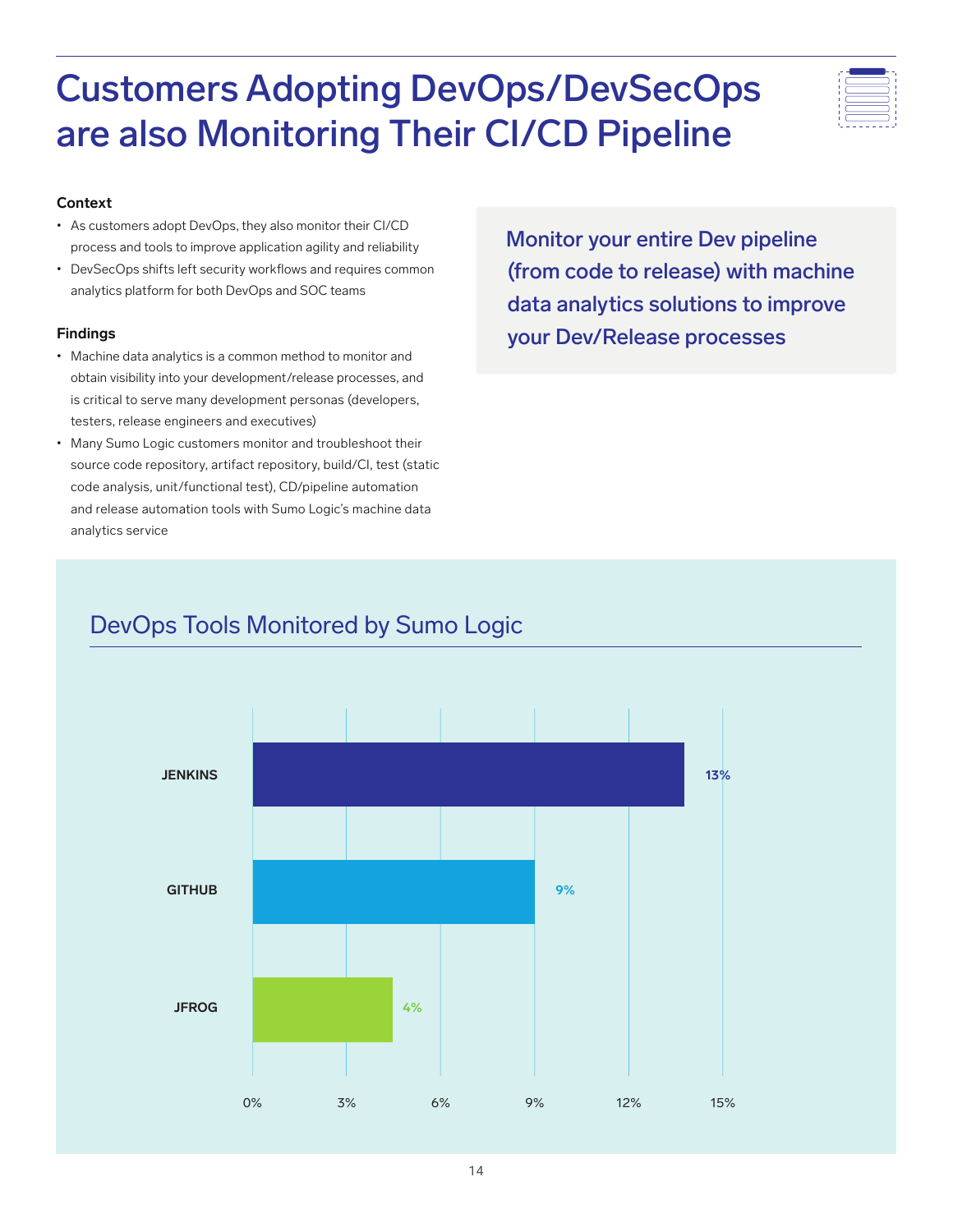# Customers Use Many Services to Improve Application Security



### **Context**

- Security is a top concern for any enterprise moving to public cloud
- AWS offers several "native" application security services
	- AWS CloudTrail provides a record trail of AWS calls for audit and reporting
	- AWS VPC and VPC Flow Logs enable customers to create secure virtual private networks and audit network traffic to these networks

#### **Findings**

- More than 50% of AWS applications are using the primary and the mature AWS audit service (CloudTrail)
- To provide additional security, AWS customers should also implement virtual private networks and analyze VPC Flow Logs

Use AWS CloudTrail and VPC Flow Logs to improve application and infrastructure security; multi-cloud enterprises should also consider native tools from Azure and GCP

## Security Services Adoption in AWS

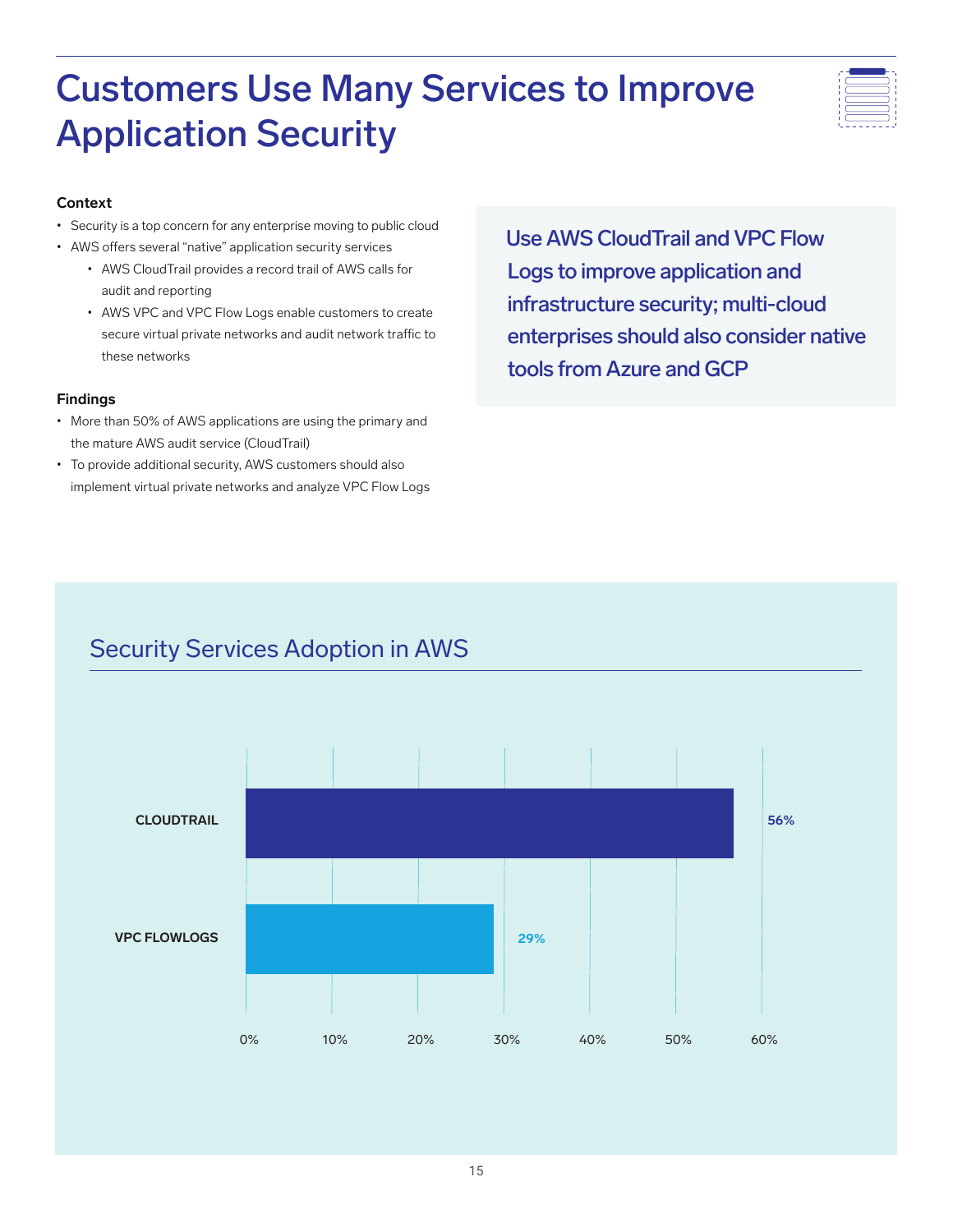# Adoption of Threat Intelligence Services Increases



#### **Context**

- Threat intelligence is evidence-based knowledge, including context, mechanisms, indicators of existing or emerging sercurity attacks or hazards
- AWS GuardDuty is a threat detection service that continuously monitors for malicious or unauthorized behavior to help you protect your AWS accounts and workloads
- Many commercial Threat Intelligence services provide crowdsourced and proprietary visibility into security threats

#### **Findings**

• Almost 1 in 4 enterprises uses some kind of cloud-native or commercial Threat Intelligence service

Consider using Threat Intelligence services to stay current with existing or emerging security threats

## Threat Intelligence Services Adoption in AWS



*\*Sumo Logic threat intelligence is powered by Crowdstrike*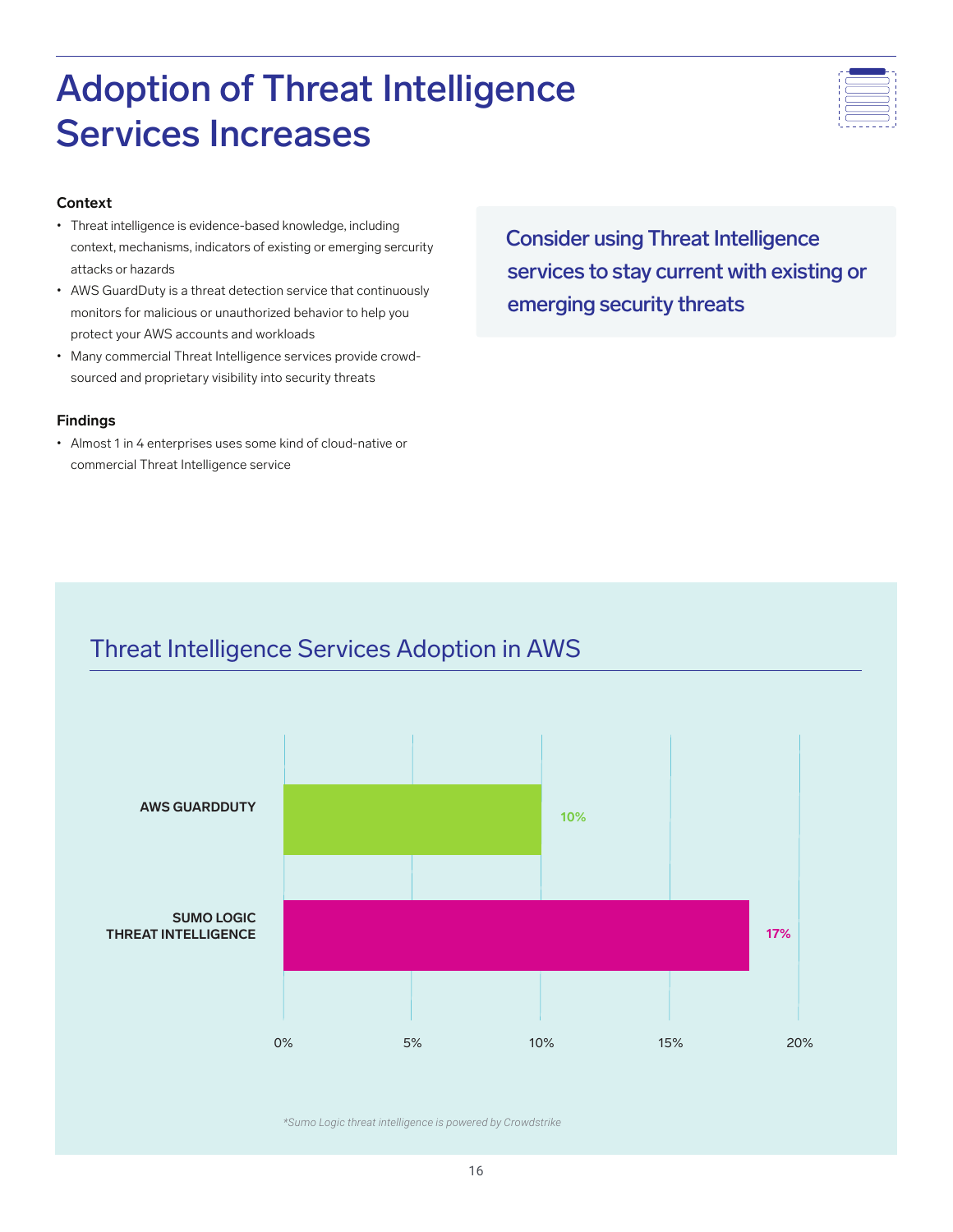Rapidly Growing Next-Gen Cloud Security Tools Addresses Critical Gaps, but Integration of Data and Workflow Across These Tools is Needed



#### **Context**

- New/evolving tools provide security analytics for portions of the cloud and application stacks, but the integration across these tools can be overwhelming for SecOps
- Traditional SIEMs, the natural candidates to integrate security correlation and monitoring across the enterprise, are failing to adapt to the emerging cloud and application stacks

#### **Findings**

- Digital transformation initiatives, cloud environments and modern applications have dramatically increased security threat surface areas
- Adoption of next-gen and cloud-hosted security technologies (Okta, Cylance, Palo Alto Networks, etc.) have more than doubled in cloud environments

To support DevSecOps, invest in solutions that democratize security across both SecOps and IT Ops/ DevOps disciplines; invest in highly scalable security analytics that can support on-prem and cloud apps and infrastructure



## Growth in Security Tools Integrated into Sumo Logic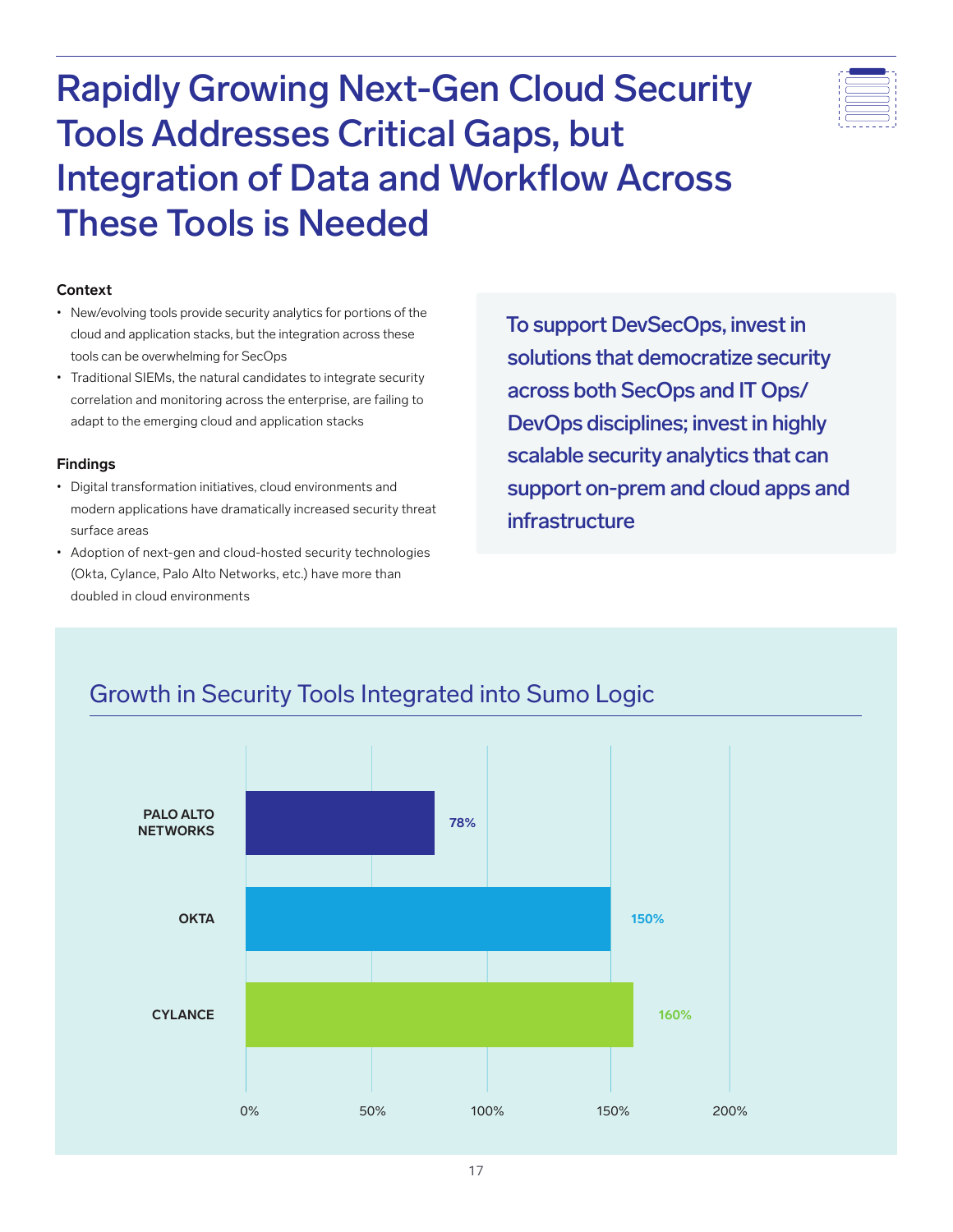# About Sumo Logic

# **1600+**

Enterprises rely on Sumo Logic to build, run and secure their modern applications

## **MASSIVE SCALE ON AWS**

Data Analyzed Daily

Searches Performed Daily

 $100 +$ PB

30 + Million Records Queried Daily

500 + **Trillion** 

Sumo Logic is the leading cloud-native, machine data analytics platform delivering real-time continuous intelligence, from structured, semi-structured and unstructured data across the entire application lifecycle.

## **Learn more at www.sumologic.com**